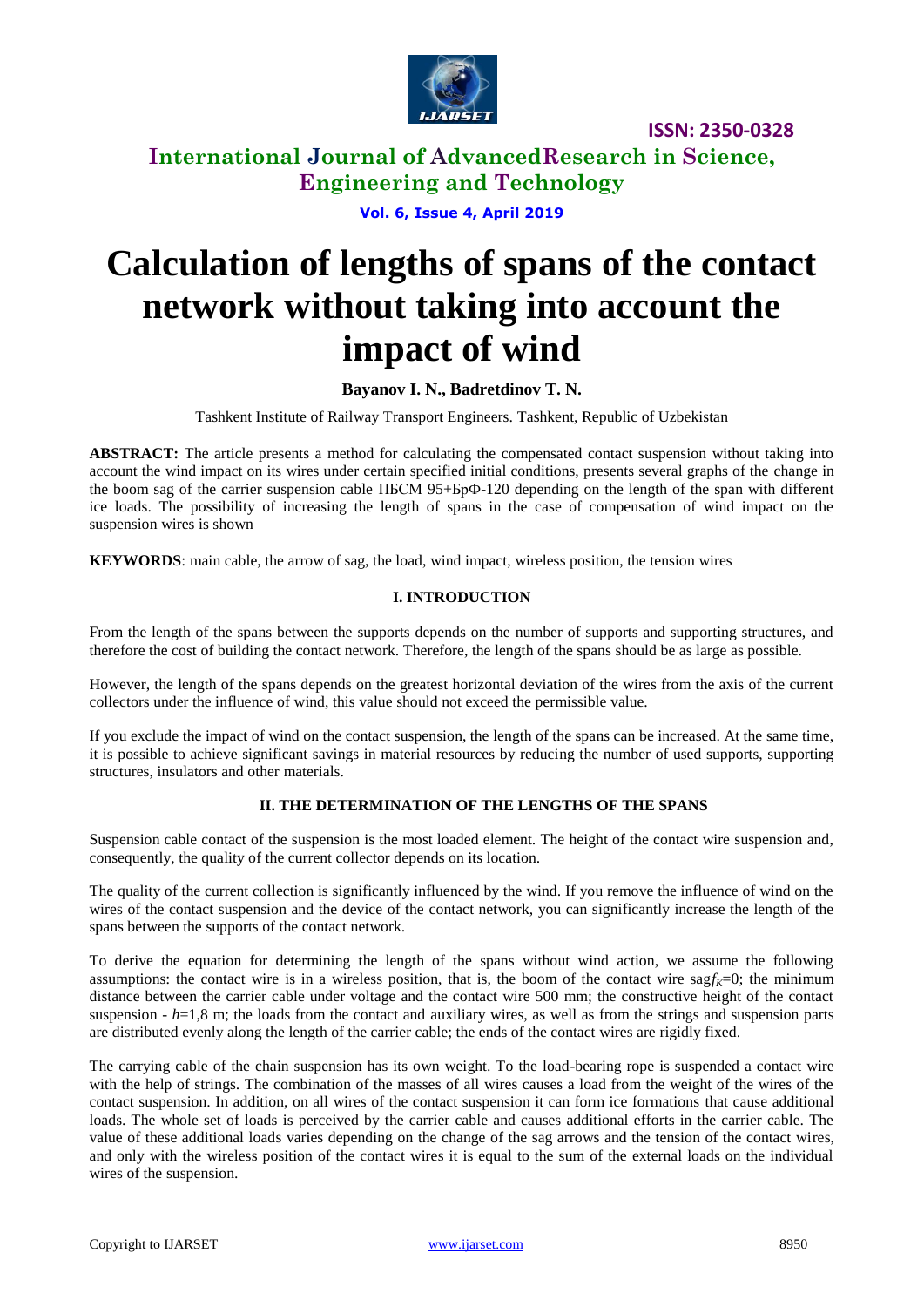

## **International Journal of AdvancedResearch in Science, Engineering and Technology**

### **Vol. 6, Issue 4, April 2019**

To derive the equation for determining the length of the span between the supports of the contact line of the chain suspension, the following designations are accepted:

- *l –* span length, m;
- *g –* load from the weight of the wire chain, kN/m;
- *q –* the resulting load of the carrier cable, kN/m;
- *T –*the horizontal component of the tension of the carrier cable, kN;
- *K –*Athenee contact wires, kN;
- *F –*boom sag of the carrier cable, m;
- $f_K$  boom of contact wire sag, m;
- *E –* modulus of elasticity of the carrier cable, N/mm
- $S$  cross-section of the carrier cable, mm<sup>2</sup>;
- $\alpha$  temperature coefficient of linear expansion of the carrier cable material;
- t ambient temperature,  $\mathrm{C}$ .

The values *T*, *K*, *F*, *q* and t with index "1" refer to the initial mode, with index " $x''$  – to the defined mode and with index "0" — to the mode of the wireless position of the contact wire.

Consider the equilibrium conditions of half-span chain suspension (Fig.1). Let the suspension cable has an arbitrary arrow of the sag F is not equal to the arrow of the sag of the cable at  $F_0$ wireless position of the contact wire (arrow  $F_0$ sag suspension cable has only the effect of the load self-weight of the rope). The contact wire will receive a sag arrow  $f_K$ . We denote the ratio  $f_K/(F - F_0)$  by  $\varphi$  and call it the constructive coefficient of the chain suspension, then

$$
f_K = \varphi(F - F_0) \quad (1)
$$



Fig. 1. Scheme of calculation of span length

Equating to zero the sum of the moments of all forces relative to point A, we obtain

$$
TF - \frac{ql}{2} \cdot \frac{l}{4} + K(h + f_k) - Kh = 0
$$

where, after bringing such members and replacing  $f_K$  with its expression (1), we find

$$
(T + \varphi K)F = \frac{q l^2}{8} + \varphi K F_0.
$$
 (2)

Since at the wireless position of the contact wire, the carrying cable can be considered as a freely suspended wire under the action of the load from the own mass of the wires of the chain suspension, the value  $F_0$  can be determined by the formula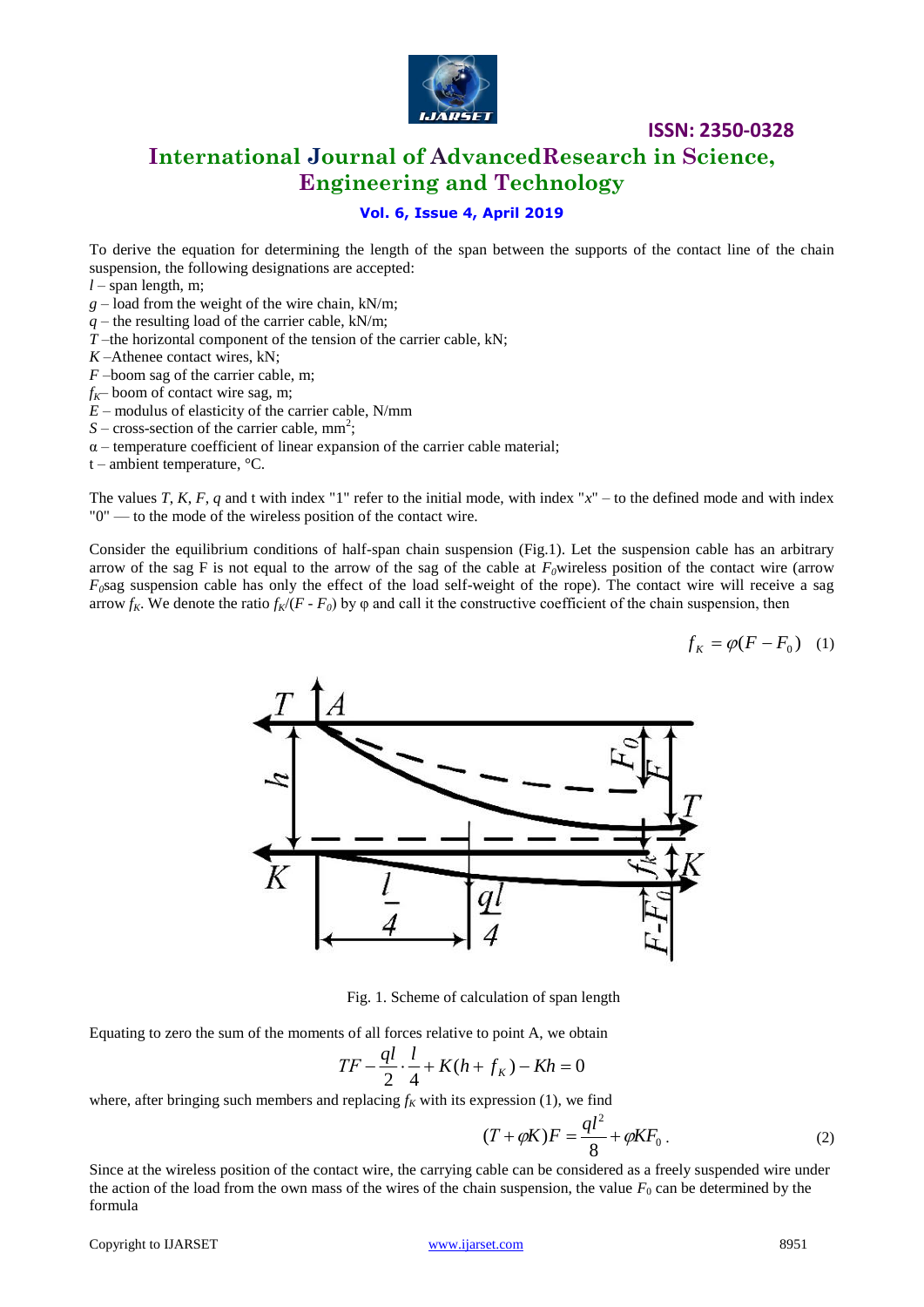

**International Journal of AdvancedResearch in Science, Engineering and Technology**

#### **Vol. 6, Issue 4, April 2019**

$$
F_0 - \frac{gl^2}{8T}.\tag{3}
$$

Substituting this value  $F_0$  in equation (2), we obtain:

$$
(T + \varphi K)F = \frac{ql^2}{8} + \frac{gl^2}{8} \cdot \frac{\varphi K}{T_0},
$$

where

$$
F = \frac{(q + g \frac{\phi K}{T_0})l^2}{8(T + \phi K)}.
$$
\n(4)

*K*

Designate

$$
W = q + g \frac{\phi K}{T_0} \quad \text{if} \quad Z = T + \phi K \tag{5}
$$

then the expression of the boom sag of the carrier cable will take the form

$$
F = \frac{Wl^2}{8Z}.
$$
 (6)

According to the derived formulas, we determine the length of the span of the real contact suspension ПБСМ95+БрФ120 without taking into account the wind impact. This contact suspension has the following parameters:

- the tension of the suspension cable of *T*=15 kN;

- the tension of the contact wire of *K*=20 kN;

- specific load from one meter of the carrier cable *g*=0,77 kN/m;

- specific load from one meter of contact wire *q*=1.07 kN/m;

- the arrow of the sag of the contact wire  $f_0=0.03$  m.

To determine the length of the span is necessary to know the values that depend on the length of the span. Let's use consecutive substitutions, given the values of the lengths of spans in the range from 1 to 100 meters and build a graph of changes in the arrows of sag in the MATHCAD software shell

Based on the initial conditions of the boom sag of the carrier cable in the middle of the span *F* =1800-500=1300 мм.

In the method of calculation of chain suspensions used until recently, the value of the constructive coefficient of the chain suspension φ was assumed to be constant and equal

$$
\varphi = \frac{(l - 2c)^2}{l^2} \tag{7}
$$

where C is the distance from the supports to the nearest simple (not spring) strings.

Graphs of dependence  $F=f(l)$  are constructed by formulas (5), (6) and (7). The graphs are shown in Fig. 2. The figure shows three graphs with a change in the parameter of the resulting load on the load-bearing cable without ice (figure 1) and in ice mode with wind at *q*=33.8 N/m and *q*=50.7 N/m.